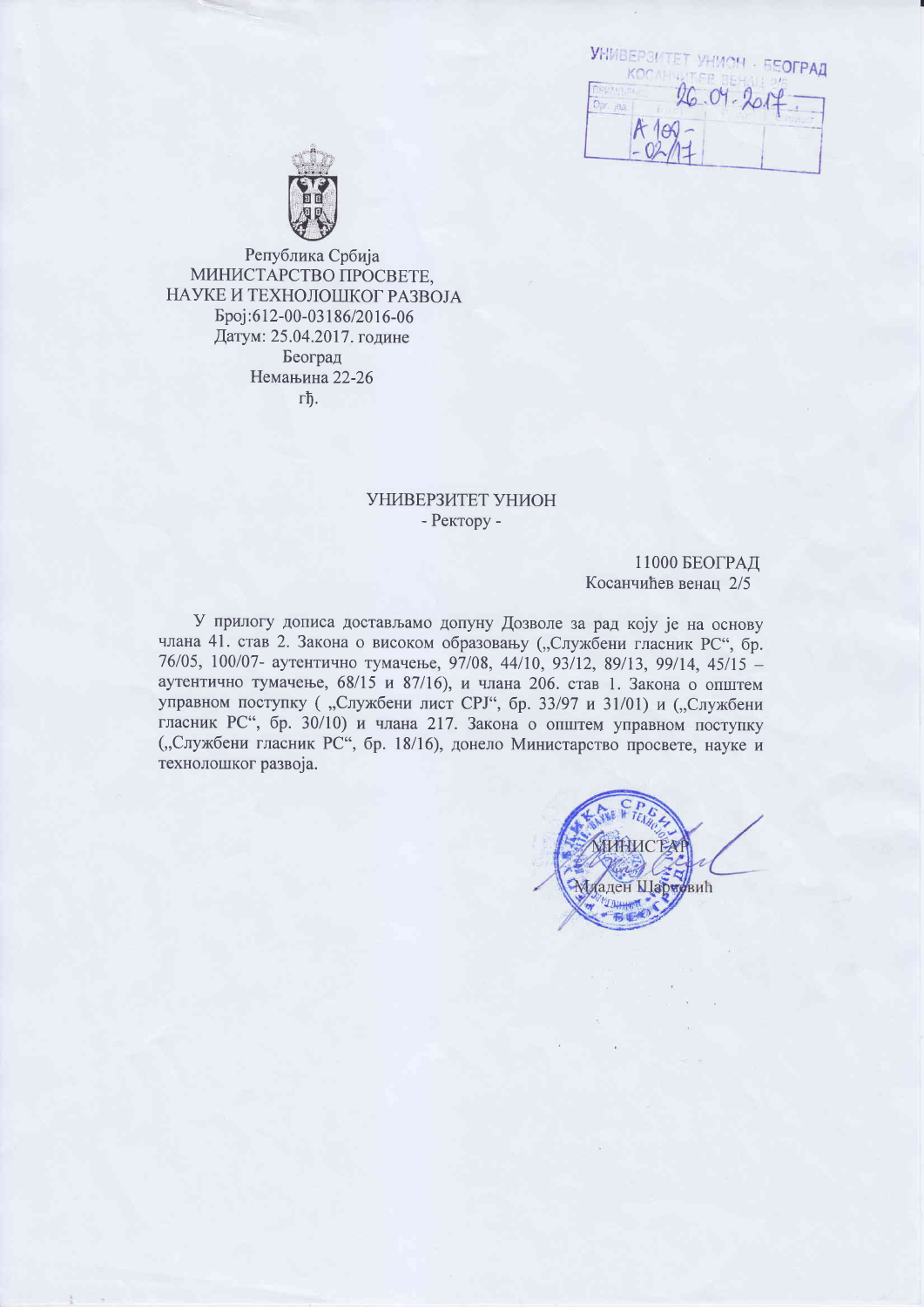## РЕПУБЛИКА СРБИЈА

*VHWBEPONTET VHMOU* 

いしい性 Infestale  $26.04.28$ 

KOC.

One: Inn

**ЕЕОГРАЛ** 

### МИНИСТАРСТВО ПРОСВЕТЕ.

### НАУКЕ И ТЕХНОЛОШКОГ РАЗВОЈА



На захтев Универзитета Унион у Београду од 10.10.2016. године, Министарство просвете, науке и технолошког развоја, по добијеном позитивном мишљењу Комисије за акредитацију и проверу квалитета број 612-00-01012/2016-06 од 24.03.2017. године, издаје

### ДОЗВОЛУЗАРАД

УНИВЕРЗИТЕТ УНИОН у Београду, Косанчићев венац 2/5, може почети са радом, ради остваривања сва три нивоа академских студија.

УНИВЕРЗИТЕТУ УНИОН у Београду, одобрава се извођење студијских програма на факултетима у свом саставу:

#### РАЧУНАРСКИ ФАКУЛТЕТ

Дозвола за рад број 612-00-00956/2010-04 од 17.03. 2011. године ОСС - ИНФОРМАЦИОНЕ ТЕХНОЛОГИЈЕ,

ОАС - РАЧУНАРСКЕ НАУКЕ.

ОАС - РАЧУНАРСКЕ МРЕЖЕ И КОМУНИКАЦИЈЕ,

МАС - ИНТЕЛИГЕНТНИ СИСТЕМИ,

МАС - РАЧУНАРСКЕ КОМУНИКАЦИЈЕ,

ДАС - АЛГОРИТМИ, КОМБИНАТОРИКА, ОПТИМИЗАЦИЈА и

ДАС - ОБРАДА СИГНАЛА У ТЕЛЕКОМУНИКАЦИЈАМА.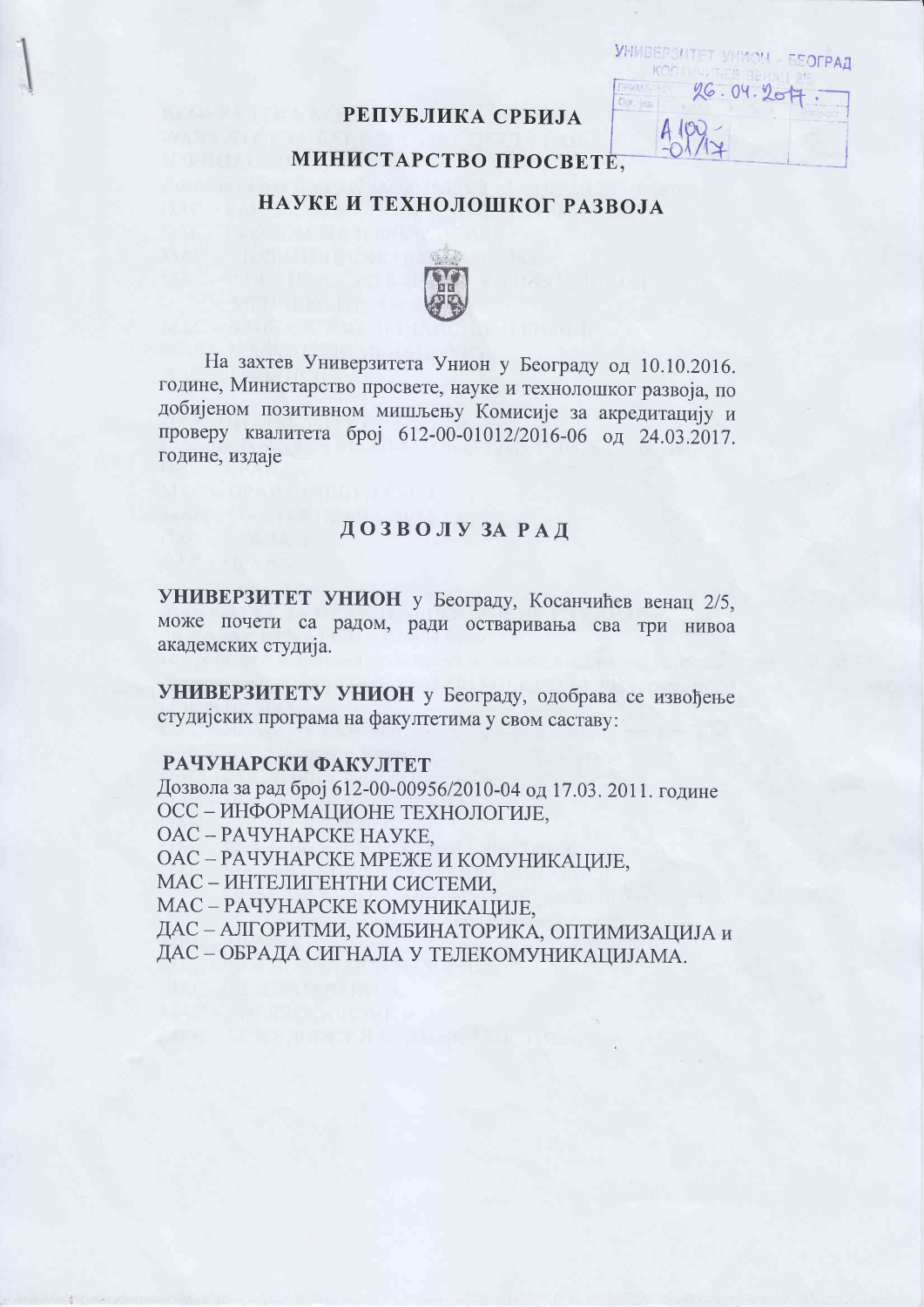# БЕОГРАДСКА БАНКАРСКА АКАДЕМИЈА ФАКУЛТЕТ ЗА БАНКАРСТВО, ОСИГУРАЊЕ

И ФИНАНСИЈЕ у Београду

Дозвола за рад број 612-00-00794/2009-4 од 05.10.209. године

ОАС - БАНКАРСТВО, ОСИГУРАЊЕ И ФИНАНСИЈЕ,

ОАС - ЕКОНОМИЈА И ФИНАНСИЈЕ,

МАС - ИНВЕСТИЦИОНО БАНКАРСТВО,

МАС - ФИНАНСИЈСКО БАНКАРСКИ И ПОСЛОВНИ MEHALIMEHT.

МАС - БАНКАРСТВО, ФИНАНСИЈЕ И БИЗНИС,

MAC - MAPKETИHT MEHALIMEHT

ДАС - ФИНАНСИЈЕ.

## ПРАВНИ ФАКУЛТЕТ у Београду

Дозвола за рад број 612-00-431/2009-12 од 18.05.2009.године  $OAC - IIPABA$ .

МАС - ПРАВА ОПШТИ СМЕР,

МАС - МАСТЕР ПРАВА ДЕТЕТА,

 $CAC - IPABA$  и

ДАС-ПРАВА.

# ФАКУЛТЕТ ЗА ПРАВНЕ И ПОСЛОВНЕ СТУДИЈЕ

др ЛАЗАР ВРКАТИЋ у Новом Саду

Покрајински секретаријат за науку и технолошки развој је издао Дозволу за рад број 114-022-885/2013-01 од 21.01.2014. године.  $OAC - IIPABO.$ 

ОАС - ПРАВО (у високошколској јединици без својства правног лица у Нишу),

ОАС - ПОСЛОВНА ПСИХОЛОГИЈА,

ОАС - ПОСЛОВНА ЕКОНОМИЈА,

ОАС - ЕНГЛЕСКИ ЈЕЗИК,

ОАС - БЕЗБЕДНОСТ И КРИМИНАЛИСТИКА,

ОАС - МЕНАЏМЕНТ У ПОСЛОВНО-ЦИВИЛНОЈ БЕЗБЕДНОСТИ (у високошколској јединици без својства

правног лица у Нишу)

 $MAC - IPABO,$ 

МАС - ПОСЛОВНА ПСИХОЛОГИЈА,

МАС - ПСИХОТЕРАПИЈА,

МАС – ЕНГЛЕСКИ ЈЕЗИК и

МАС - БЕЗБЕДНОСТ И КРИМИНАЛИСТИКА.